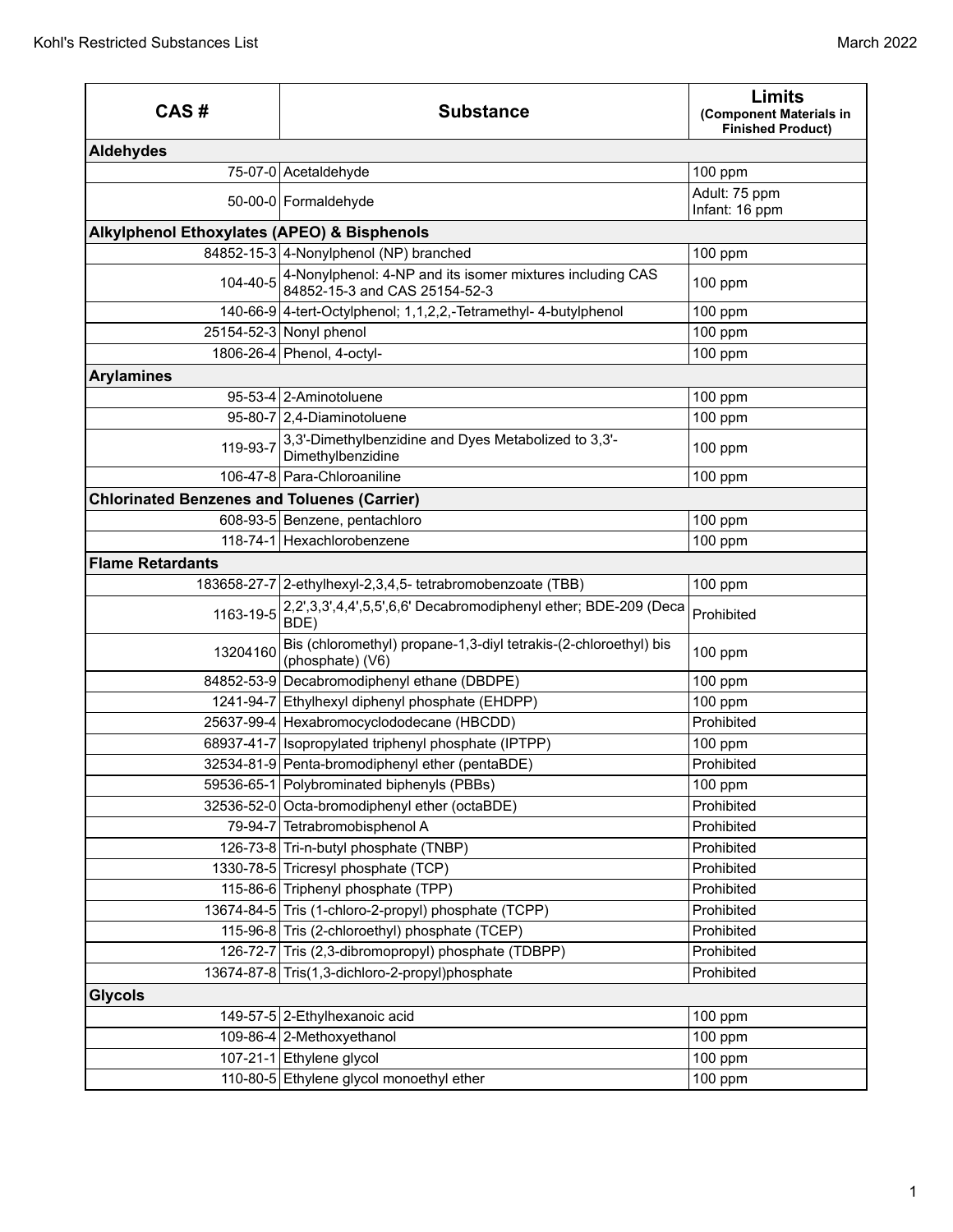| CAS#                                    | <b>Substance</b>                                                                                    | <b>Limits</b><br>(Component Materials in<br><b>Finished Product)</b>           |
|-----------------------------------------|-----------------------------------------------------------------------------------------------------|--------------------------------------------------------------------------------|
| <b>Heavy Metals</b>                     |                                                                                                     |                                                                                |
|                                         | 7440-36-0 Antimony & Antimony compounds                                                             | $100$ ppm                                                                      |
| 7440-38-2                               | Arsenic & Arsenic compounds including arsenic trioxide (1327-<br>53-3) & dimethyl arsenic (75-60-5) | 100 ppm                                                                        |
|                                         | 7440-43-9 Cadmium & cadmium compounds                                                               | Adult: 75 ppm<br>Child: 40 ppm                                                 |
|                                         | 7440-47-3 Chromium                                                                                  | Childrens: 40 ppm<br>Adult: 75 ppm                                             |
|                                         | 7440-48-4 Cobalt & cobalt compounds                                                                 | 100 ppm                                                                        |
| 7440-50-8 Copper                        |                                                                                                     | 100 ppm                                                                        |
| 7439-92-1 Lead                          |                                                                                                     | 90 ppm<br>(exception: children's<br>jewelry and childcare<br>articles - 40ppm) |
|                                         | 7439-97-6 Mercury & mercury compounds including methyl mercury<br>$(22967-92-6)$                    | 100 ppm                                                                        |
| 7439-98-7                               | Molybdenum & molybdenum compounds                                                                   | 100 ppm                                                                        |
| 7440-02-0 Nickel                        |                                                                                                     | 100 ppm                                                                        |
| 7782-49-2 Selenium                      |                                                                                                     | 100 ppm                                                                        |
| <b>Monomers</b>                         |                                                                                                     |                                                                                |
|                                         | 107-13-1 Acrylonitrile                                                                              | 100 ppm                                                                        |
| 100-42-5 Styrene                        |                                                                                                     | 100 ppm                                                                        |
|                                         | 75-01-4 Vinyl chloride                                                                              | 100 ppm                                                                        |
| <b>Parabens</b>                         |                                                                                                     |                                                                                |
|                                         | 94-26-8 Butyl paraben                                                                               | 100 ppm                                                                        |
|                                         | 120-47-8 Ethyl paraben                                                                              | 100 ppm                                                                        |
|                                         | 99-76-3 Methyl paraben                                                                              | 100 ppm                                                                        |
|                                         | 99-96-7 p-Hydroxybenzoic Acid                                                                       | 100 ppm                                                                        |
|                                         | 94-13-3 Propylparaben                                                                               | 100 ppm                                                                        |
| <b>Perfluoroalkyl Substances (PFAS)</b> |                                                                                                     |                                                                                |
| <b>PFOS and Related Substances</b>      |                                                                                                     |                                                                                |
|                                         | 1763-23-1 Perfluorooctanyl sulphonic acid and its salts; PFOS                                       | 1 ppm<br>(No intentional use)                                                  |
|                                         | 2795-39-3 Perfluorooctanesulfonic acid, potassium salt (PFOS-K)                                     |                                                                                |
|                                         | 29457-72-5   Perfluorooctanesulfonic acid, lithium salt (PFOS-Li)                                   |                                                                                |
|                                         | 29081-56-9 Perfluorooctanesulfonic acid, ammonium salt (PFOS-NH4)                                   | 1 ppm                                                                          |
| 70225-14-8                              | Perfluorooctane sulfonate diethanolamine salt (PFOS-NH(OH)2                                         |                                                                                |
| 56773-42-3                              | Perfluorooctanesulfonic acid, tetraethylammonium salt (PFOS-<br>N(C2 H5) 4)                         |                                                                                |
|                                         | 4151-50-2 N-Ethylperfluoro-1-octanesulfonamide (N-Et-FOSA)                                          | (No intentional use)                                                           |
|                                         | 31506-32-8 N-Methylperfluoro-1-octanesulfonamide (N-Me-FOSA)                                        |                                                                                |
|                                         | 1691-99-2   2-(N-Ethylperfluoro-1-octanesulfonamido)-ethanol (N-Et-FOSE)                            |                                                                                |
| 8235740                                 | 24448-09-7 2-(N-Methylperfluoro-1-octanesulfonamido)-ethanol<br>(N-Me-FOSE)                         |                                                                                |
|                                         | 307-35-7 Perfluoro-1-octanesulfonyl fluoride (POSF)                                                 |                                                                                |
|                                         | 754-91-6 Perfluorooctane sulfonamide (PFOSA)                                                        |                                                                                |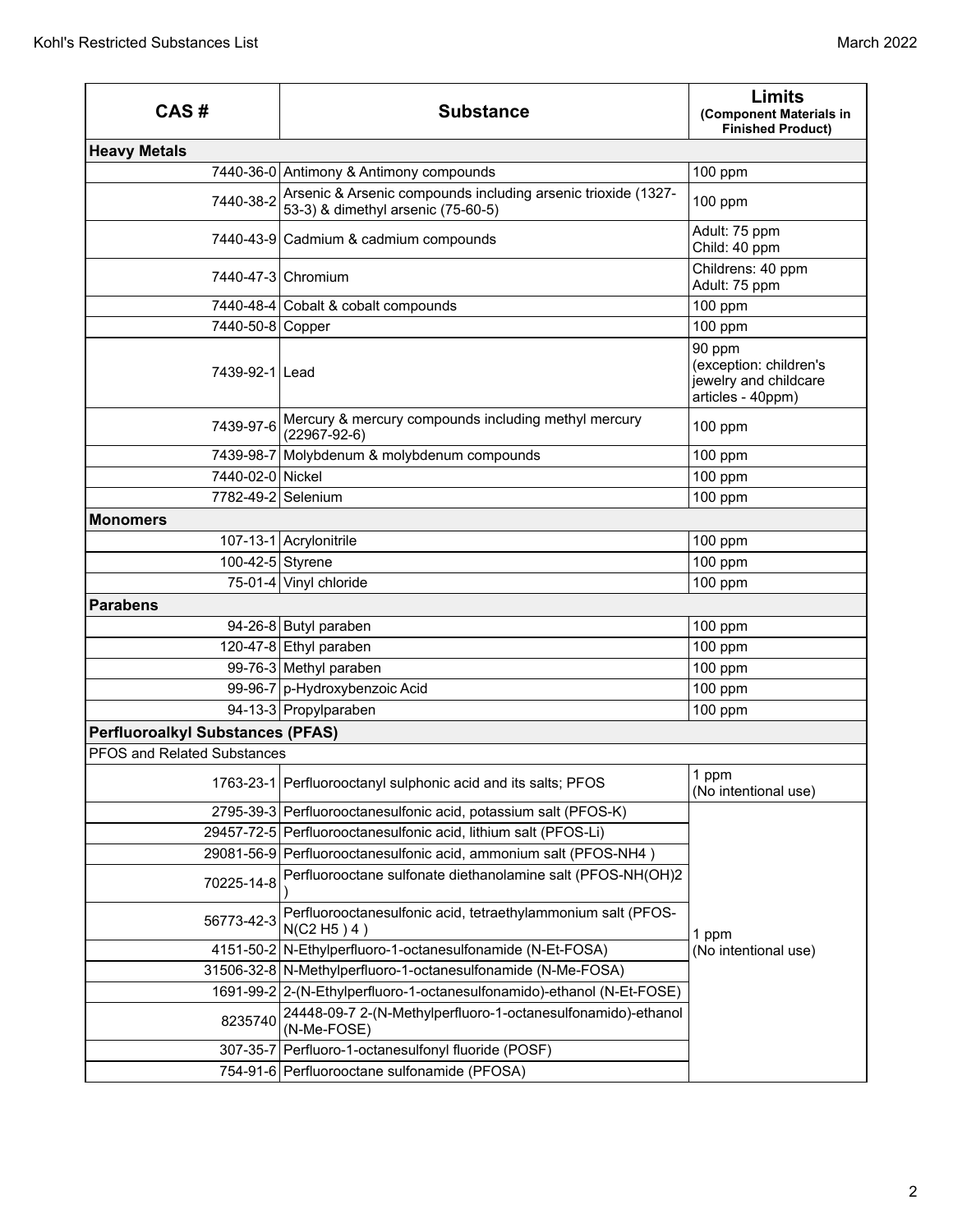| CAS#                                     | <b>Substance</b>                                                    | <b>Limits</b><br>(Component Materials in<br><b>Finished Product)</b> |
|------------------------------------------|---------------------------------------------------------------------|----------------------------------------------------------------------|
| <b>PFOA and its Salts</b>                |                                                                     |                                                                      |
|                                          | 335-67-1 Perfluorooctanoic acid (PFOA) and related substances       | 1 ppm<br>(No intentional use)                                        |
|                                          | 335-95-5 Sodium perfluorooctanoate (PFOA-Na)                        |                                                                      |
|                                          | 2395-00-8 Potassium perfluorooctanoate (PFOA-K)                     | 1 ppm<br>(No intentional use)                                        |
|                                          | 335-93-3 Silver perfluorooctanoate (PFOA-Ag)                        |                                                                      |
|                                          | 335-66-0 Perfluorooctanoyl fluoride (PFOA-F)                        |                                                                      |
|                                          | 3825-26-1 Ammonium pentadecafluorooctanoate (APFO)                  |                                                                      |
| <b>PFOA-related Substances</b>           |                                                                     |                                                                      |
|                                          | 39108-34-4 1H, 1H, 2H, 2H-Perfluorodecanesulfonic acid (8:2 FTS)    |                                                                      |
|                                          | 376-27-2 Methyl perfluorooctanoate (Me-PFOA)                        |                                                                      |
|                                          | 3108-24-5 Ethyl perfluorooctanoate (Et-PFOA)                        | 1 ppm                                                                |
|                                          | 678-39-7 2-Perfluorooctylethanol (8:2 FTOH)                         | (No intentional use)                                                 |
|                                          | 27908-45-9 1H, 1H, 2H, 2H-Perfluorodecyl acrylate (8:2 FTA)         |                                                                      |
|                                          | 1996-88-9 1H, 1H, 2H, 2H-Perfluorodecyl methacrylate (8:2 FTMA)     |                                                                      |
| <b>Phthalates / Plasticizers</b>         |                                                                     |                                                                      |
|                                          | 26040-51-7 Bis (2-ethylhexyl) tetrabromophthalate (TBPH)            | 100 ppm                                                              |
|                                          | 85-68-7 Butyl benzyl phthalate (BBP)                                | 100 ppm                                                              |
|                                          | 117-82-8 Di-(2-methoxyethyl) phthalate (DMEP)                       | 100 ppm                                                              |
|                                          | 117-81-7 Di-2-ethylhexyl phthalate (DEHP)                           | 100 ppm                                                              |
|                                          | 84-74-2 Di-n-butyl phthalate (DBP)                                  | 100 ppm                                                              |
|                                          | 84-75-3 Di-n-Hexyl phthalate (DHEXP)                                | 100 ppm                                                              |
|                                          | 117-84-0 Di-n-octyl phthalate (DnOP)                                | 100 ppm                                                              |
|                                          | 84-61-7 Dicyclohexyl phthalate (DHCP)                               | 100 ppm                                                              |
|                                          | 84-66-2 Diethyl phthalate                                           | 100 ppm                                                              |
|                                          | 84-69-5 Diisobutyl phthalate (DIBP)                                 | 100 ppm                                                              |
|                                          | 26761-40-0 Diisodecyl phthalate (DIDP)                              | 100 ppm                                                              |
|                                          | 28553-12-0 Diisononyl phthalate (DINP)                              | 100 ppm                                                              |
|                                          | 131-18-0 Dipentyl phthalate (DPP)                                   | 100 ppm                                                              |
|                                          | 85-44-9 Phthalic anhydride                                          | 100 ppm                                                              |
| Short-chain chlorinated paraffins (SCCP) |                                                                     |                                                                      |
|                                          | 108171-26-2 Chlorinated paraffins                                   | 100 ppm                                                              |
|                                          | 85535-84-8 Short-chain chlorinated paraffins (SCCP)                 | 100 ppm                                                              |
| <b>Volatile Organic Compounds (VOCs)</b> |                                                                     |                                                                      |
|                                          | 79-34-5 $1,1,2,2,$ -Tetrachloroethane                               | 100 ppm                                                              |
|                                          | 71-43-2 Benzene                                                     | 100 ppm                                                              |
|                                          | 75-15-0 Carbon Disulfide                                            | 100 ppm                                                              |
|                                          | 100-41-4 Ethylbenzene                                               | 100 ppm                                                              |
|                                          | 127-18-4 Perchloroethylene                                          | 100 ppm                                                              |
| 108-88-3 Toluene                         |                                                                     | 100 ppm                                                              |
| <b>UV</b>                                |                                                                     |                                                                      |
|                                          | 131-55-5 Benzophenone-2 (Bp-2): 2,2',4,4'- Tetrahydroxybenzophenone | 100 ppm                                                              |
| <b>Solvent Residues</b>                  |                                                                     |                                                                      |
|                                          | 78-93-3 Methyl Ethyl Ketone                                         | 100 ppm                                                              |
|                                          | 872-50-4 N-Methylpyrrolidone                                        | 100 ppm                                                              |
| <b>N-Nitrosamines</b>                    |                                                                     |                                                                      |
|                                          | 86-30-6 N-Nitrosodiphenylamine                                      | 100 ppm                                                              |
|                                          | 62-75-9 N-Nitrosodimethylamine                                      | 100 ppm                                                              |
|                                          |                                                                     |                                                                      |